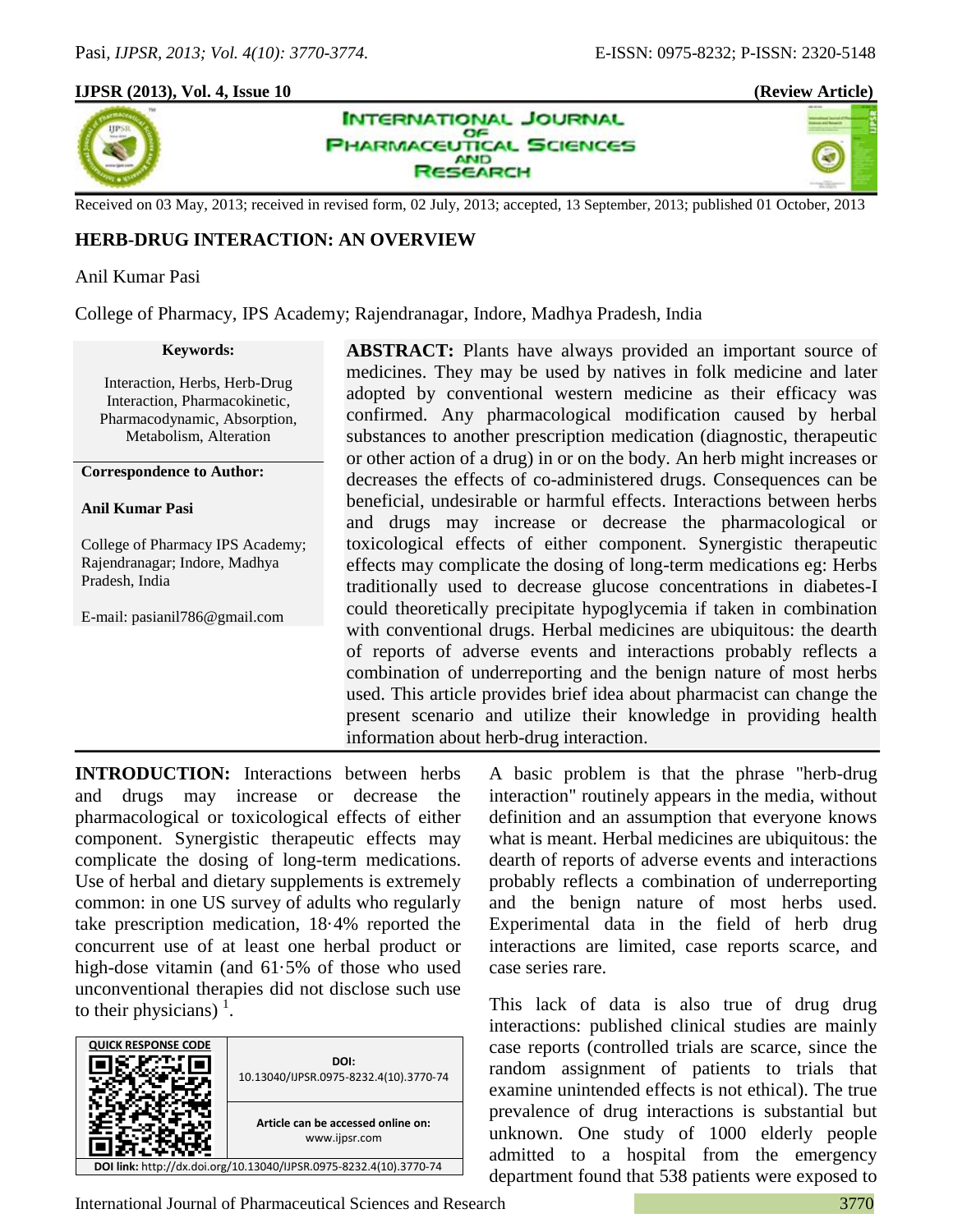1087 drug-drug interactions; 30 patients experienced adverse effects as a consequence of these interactions  $2$ .

In clinical practice, polypharmacy is common, and to the mixture physicians prescribe, patients add various over-the-counter medications, vitamins, herbs, and foods. All ingested substances have the potential to interact. Herbs are coming under increasing attack for being potentially dangerous to patients who are already taking prescription medications. The concerns are multiplied for those patients currently taking multiple medications, often prescribed by multiple physicians who may or may not be in communication with each other regarding their medical reasoning.

**Mechanism of herbal-drug interactions:** When there are any interactions between herbals and drugs occur that can be caused by either pharmacokinetic or pharmacodynamic mechanisms.

**Pharmacokinetic interactions:** When an herbal changes the absorption, distribution, metabolism, protein binding, or excretion of a drug that results in altered levels of the drug or its metabolites that is called pharmacokinetic interactions. Most of the current evidence of pharmacokinetic drug interactions involves metabolizing enzymes and drug transporters  $<sup>1</sup>$ .</sup>

Although drug interactions can involve enzymes such as glutathione S-transferases and uridine diphosphoglucuronyl transfereases (UGTs), most herbal drug interactions are related to oxidative metabolism by the cytochrome P-450 system (CYP) or by the effect of an herbal on the efflux drug transporter P-glycoprotein.

**Interference with Absorption:** Oral bioavailability of medications can be decreased by this latter mechanism when they are combined with soluble and insoluble fibers; for example, with psyllium (*Plantago psyllium*) or tannins like those found in tea (*Camellia sinensis*), pomegranate (*Punica granatum*), cinnamon (*Cinnamomum* spp), and rhubarb (*Rheum* spp)<sup>3</sup>. This was demonstrated in a clinical trial in which patients taking lovastatin with pectin or oat bran experienced an increase in low-density-lipoprotein (LDL) levels, which returned to normal after fiber supplementation was discontinued  $4$ .

The most likely cause of this interaction was a decrease in lovastatin absorption due to binding of lovastatin by pectins or bran fibers in the intestinal lumen<sup>5</sup>.

**Drug Metabolism:** The liver, intestines, kidneys, and lungs are the sites of drug metabolism and pharmacokinetic interactions <sup>6-9</sup>. Of those, the liver is the major site of drug metabolism, with the intestines playing a secondary yet potentially important role <sup>10</sup>. Drug metabolic pathways historically have been classified into 2 groupsphase I and phase II. These 2 phases work in sequence, with most metabolites of phase I passing through phase II. Phase I enzymes are a super family of hemoproteins called cytochrome P450s (CYP). They oxidize relatively non-polar molecules, increasing their polarity and allowing them to be excreted in the urine. The main CYP isoforms are 1A2, 2D6, 2C9, 2C19, and 3A4<sup>2,8,9</sup>.

An estimated 60% of drugs are metabolized and excreted via the CYP3A4-dependant pathway  $^{11}$ . Phase II enzymes follow a different chemical process, which is referred to as conjugation. Phase I and phase II activities must be coordinated or the induction of phase I could cause production of too many intermediate metabolites for phase II to process. Similarly, excessive phase II substrates can lead to an increase in reactant concentrations, sometimes with fatal results. For example, CYP2E1 is the major isoform responsible for the bioactivation of acetaminophen (N-acetyl-paminophenol), with CYP1A2, 2A6, 2D6, and 3A4 playing minor roles in this process  $12$ .

When acetaminophen passes through these phase I enzymes, it metabolizes Nacetyl- p-benzoquinoneimine (NAPQI), a toxic intermediate that phase II enzymes must then reduce and conjugate with glutathione before the final substrate is excreted in the urine. Excessive phase I activity can overwhelm phase II enzymes, resulting in a build-up of NAPQI that leads to hepatic centrilobular necrosis  $^{13}$ .

Similarly, prodrugs, which become active only after being modified in the body, can be activated by phase I oxidation and create toxicity. Thus, induction of phase I by herbs could theoretically result in a toxic increase in serum drug concentrations, although this has not been clinically documented  $^{13}$ .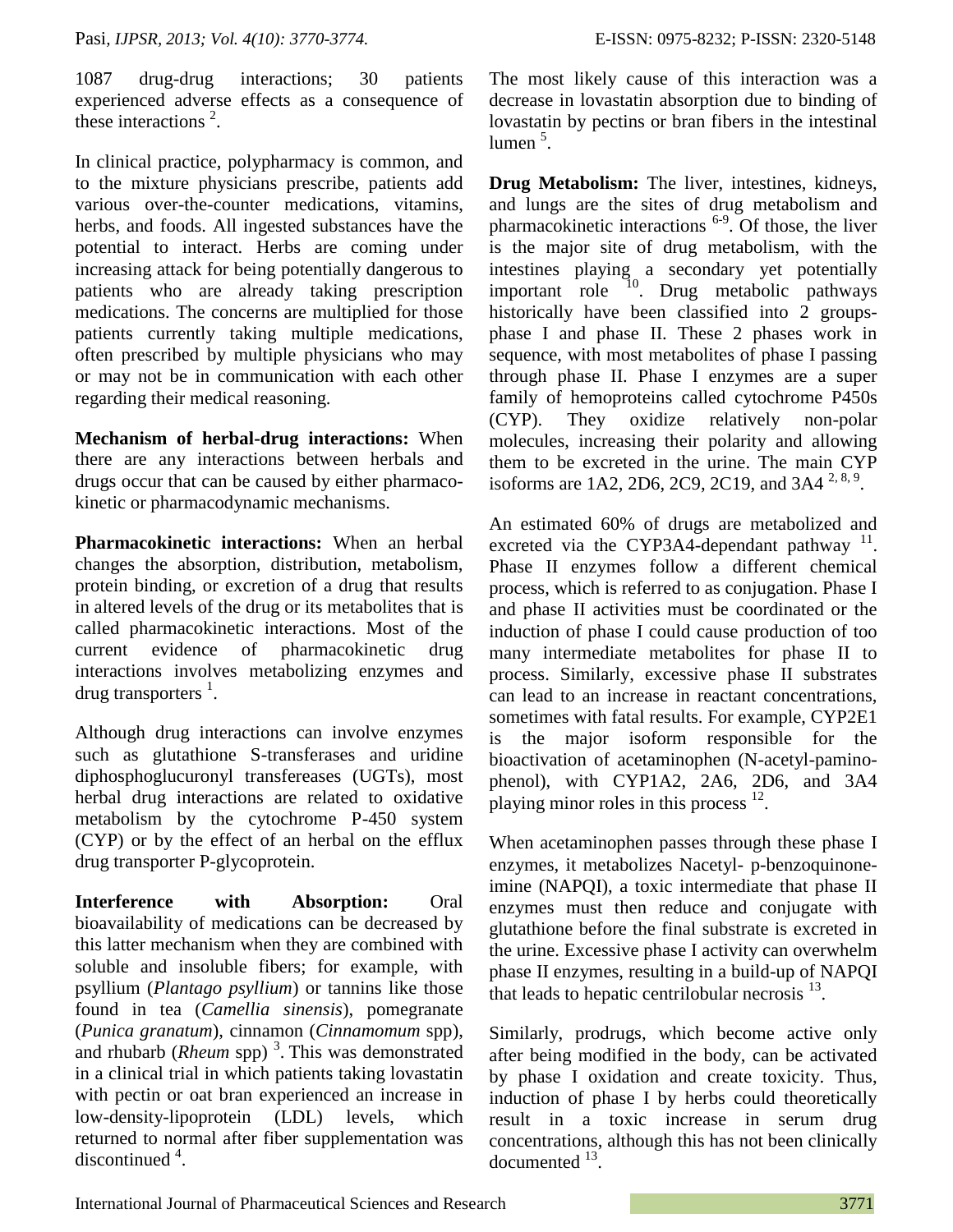Grapefruit (*Citrus paradisi*) has been shown to irreversibly inhibit CYP3A4 activity in vitro, and consuming as little as 200 ml (6.67 oz) can result in clinically significant increases in serum drug concentration  $^{14, 15, 16}$ . Modulation of CYP and Pgp activities are important determinants of drug bioavailability, therapeutic potential, and the risk of adverse events.

**Altered Metabolism:** Bioactive compounds in herbs are well-known modulators of CYP and Pgp expression and activity *in vitro* and *in vivo*  $2, 11$ . A compound isolated from *Berberis* (*Mahonia*) spp, 5'-methoxyhydnocarpin (5'-MHC), inhibits bacterial efflux pumps in vitro and may have clinical relevance for antibiotic-resistant strains of bacteria. It may also have promise in cancer chemotherapy, as cancer cell Pgp can also be inhibited by 5'-MHC.

Recent research also has identified clinically relevant CYP genetic polymorphisms  $17$ . There are an estimated 55 human CYP isoforms, and sexual dimorphisms have recently been detected for CYP1A2 and 3A4 isozymes. SJW induced CYP1A2 in females but not males in 2 clinical trials. Allelic variations alter CYP isozyme kinetics and explain changes in rates of drug metabolism  $18$ . Serum theophylline concentration, which is primarily metabolized by CYP1A2, was not affected by 300 mg SJW (TruNature®, Leiner Health Products, Carson, Calif, standardized to 0.3% hypericin) 3 times daily in males  $19$ .

In another study, 300 mg SJW (Wild Oats Markets, Inc, Boulder, Colo, standardized to 0.3% hypericin) 3 times daily induced CYP3A4 activity to a significantly greater extent in women than in men <sup>20</sup>. A time-dependent effect of drugs and herbs on CYP also exists with potentially important clinical consequences. Acute administration can decrease drug clearance, whereas long-term administration can induce drug metabolism, either by increasing protein synthesis (CYP3A) or via enzyme stabilization (CYP2E1) $<sup>11</sup>$ .</sup>

Acute administration of the SJW extract hyperforin initially inhibited human hepatocyte CYP3A4 activity *in vitro*, and then induced the enzyme with continued dosing  $2^1$ . Due to difficulties in identifying the active constituents responsible for the modulation of CYP enzymes, the lack of standardization in the dietary supplements industry, and the influence of genetic polymorphisms on drug clearance, predicting herb-drug metabolic interactions in patients are difficult. To gain a working understanding of herb-drug interactions, clinicians must be able to accurately interpret studies and apply them to their patients' specific circumstances.

**Pharmacodynamic Interactions:** Pharmacodynamic interactions are related to the pharmacologic activity of the interacting agents and can affect organ systems, receptor sites, or enzymes. A Pharmacodynamic interaction may occur when herbals that possess antiplatelet activity are administered with antiplatelet/anticoagulant drugs, thus increasing the risk for bleeding. Other examples are when herbals that depress the central nervous system (CNS), such as kava, are administered with CNS depressant drugs or when herbals that may lower blood glucose are given with antidiabetic drugs.

An example of an antagonistic interaction is when an herbal with high caffeine content, such as guarana, is administered with a sedative-hypnotic. In addition, herbals with the potential to cause organ toxicity may cause further risk of toxicity when drugs with similar toxicity are administered concurrently, such as when the hepatotoxic herbal comfrey is given with large and prolonged doses of acetaminophen.

| SOME SELECTED HERB-DRUG INTERACTION |             |                                                         |                                                         |                                                                                           |  |  |  |  |  |
|-------------------------------------|-------------|---------------------------------------------------------|---------------------------------------------------------|-------------------------------------------------------------------------------------------|--|--|--|--|--|
| S. No.                              | <b>HERB</b> | <b>COMMON USE</b>                                       | <b>MAY INTERACT WITH</b>                                | POTENTIAL EFFECT                                                                          |  |  |  |  |  |
|                                     | Aloe vera   | Strong cathartic                                        | Cardiac glycosides,<br>Thiazide diuretics <sup>23</sup> | Can cause electrolyte<br>imbalance and hypokalemia;<br>May potentiate drug toxicity       |  |  |  |  |  |
|                                     | Bearberry   | Urinary tract<br>antibacterial, astringent,<br>diuretic | Urinary acidifiers,<br>Cranberry juice <sup>22</sup>    | Inactivated by urinary acidifiers;<br>active compound released only in<br>alkaline urine. |  |  |  |  |  |
|                                     | Cascara     | Stimulant laxative                                      | Cardiac glycosides,<br>Thiazide diuretics <sup>23</sup> | Can cause electrolyte<br>imbalance and hypokalemia; May<br>potentiate drug toxicity       |  |  |  |  |  |

|  | <b>SOME SELECTED HERB-DRUG INTERACTION</b> |
|--|--------------------------------------------|
|  |                                            |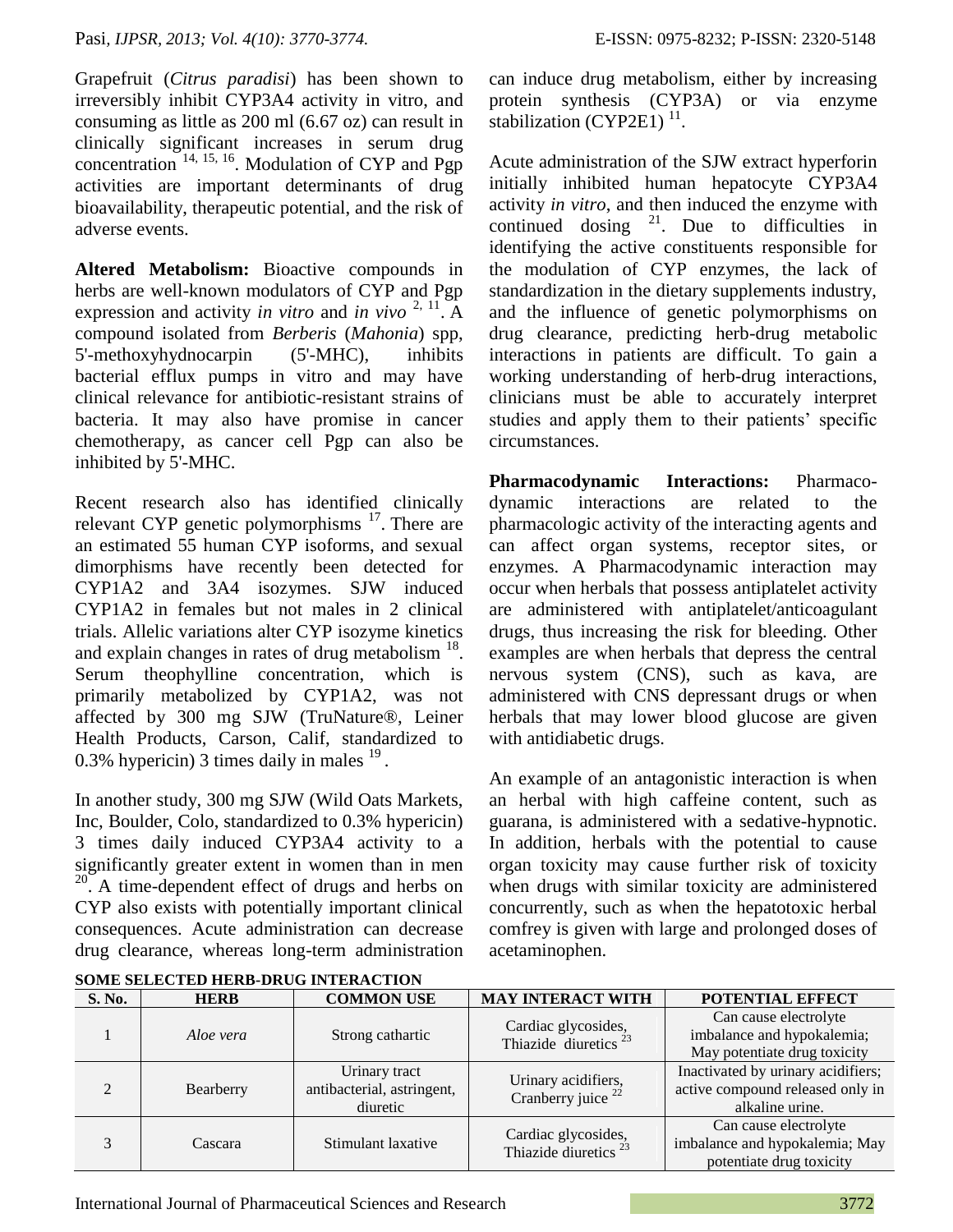| $\overline{4}$ | Garlic<br>(Allium sativum)                                                                  | Hyperlipidemia                        | Anticoagulants<br>Antiplatelet agents $^{22, 24}$                                                                                                                                                 | Inhibits platelet aggregation;<br>Additive anticoagulant,<br>antiplatelet effects                                                                          |
|----------------|---------------------------------------------------------------------------------------------|---------------------------------------|---------------------------------------------------------------------------------------------------------------------------------------------------------------------------------------------------|------------------------------------------------------------------------------------------------------------------------------------------------------------|
| 5              | Ginger                                                                                      | Motion sickness,<br>nausea, arthritis | Anticoagulants, Antiplatelet<br>agents <sup>22,24</sup>                                                                                                                                           | Inhibits thromboxane synthetase;<br>may have additive anticoagulant,<br>antiplatelet effects                                                               |
| 6              | Karela<br>(Bitter melon)                                                                    | Diabetes mellitus                     | Hypoglycemic drugs <sup>24</sup>                                                                                                                                                                  | Potentiates drug effect                                                                                                                                    |
| 7              | Ma-huang Ephedra,<br>squaw tea, mormon<br>tea.<br>popotillo, sea grape<br>(Ephedra species) | Asthma, weight loss                   | Oxytocin, Methyldopa, b-<br>blockers, Caffeine,<br>Monoamine oxidase<br>inhibitors, Theophylline,<br>Sympatho-mimetics, St.<br>John's wort, Guanethidine,<br>Cardiac glycosides <sup>23, 25</sup> | Increased sympathomimetic<br>action; may induce hypertension,<br><b>CNS</b> stimulation                                                                    |
| 8              | Senna Cassia<br>acutifolia,<br>C.augustifolia,<br>Senna alexadrina)                         | Constipation                          | Digitalis, Diuretics $^{23, 10}$                                                                                                                                                                  | Chronic use may cause<br>hypokalemia and potentiate drug<br>toxicity                                                                                       |
| 9              | St. John's Wort<br>(Hypericum<br><i>perforatum</i> )                                        | Depression                            | Antidepressants,<br>sympathomimetic<br>amines, Ma Huang,<br>pseudoephedrine,<br>yohimbine $^{23,24}$                                                                                              | Herb may have monoamine<br>oxidase inhibitor or selective<br>serotonin reuptake inhibitor<br>effects; Possible hypertensive<br>crisis, serotonin syndromes |
| 10             | Turmeric Tumeric,<br>indian saffron<br>(Curcuma longa)                                      | Dyspepsia                             | Antiplatelet agents <sup>22</sup>                                                                                                                                                                 | Herb contains curcumin; may<br>potentiate antiplatelet activity                                                                                            |

**Clinical decision making:** Pharmacist can play a vital role in preventing drug herb interaction to occur by appropriately dispensing medicine and taking due care of patient's history and medication profile. Future research will continue to elaborate the complex interactions of drugs and herbs, but clinicians need to be able to provide educated, well thought-out information to patients now. If welldesigned clinical trials exist for a given herb-drug interaction, then the answer is easy because data would support or discourage a specific combination of herbs and drugs.

If enough *in vivo* data exist for a strong interaction (either induction or inhibition) between an herb and CYP or Pgp, then similar herb-drug interactions could be expected from other drugs metabolized by the same CYP and Pgp enzymes. in vitro data and case reports may or may not be accurate and should be evaluated individually for their merit. Most clinicians do not have time to review the minutiae of these studies.

In the absence of clinical trials of herb effects on drug clearance, the narrower the therapeutic window of a drug, the stronger the warnings against combining herbs and drugs.

Regardless, it would be prudent to monitor appropriate laboratory values if there is any reason for concern. Taking a conservative approach when advising patients about combining herbs and drugs will help protect them against adverse interactions.

**CONCLUSSION:** Labelling of herbal products may not accurately reflect their contents, and adverse events or interactions attributed to specific herbs may actually be due to misidentified plants, pharmaceutical drugs, or heavy metals. For example, a "Siberian ginseng" (*Eleutherococcus senticosus*) product implicated in a case of neonatal androgenisation was found on analysis to be an unrelated species, Chinese silk vine (*Periploca sepium*).

In Hong Kong, encephalopathy and neuropathy associated with a Chinese herbal preparation purportedly made from the roots of long-dan-cao (*Gentiana rigescens*) turned out to be due to another plant *Podophyllum emodi*. The addition of pharmaceutical drugs to "herbal" products is a particular problem with Chinese patent medicines. Of 2609 samples of traditional Chinese medicines collected from eight hospitals in Taiwan, 23.7% contained pharmaceutical adulterants, most